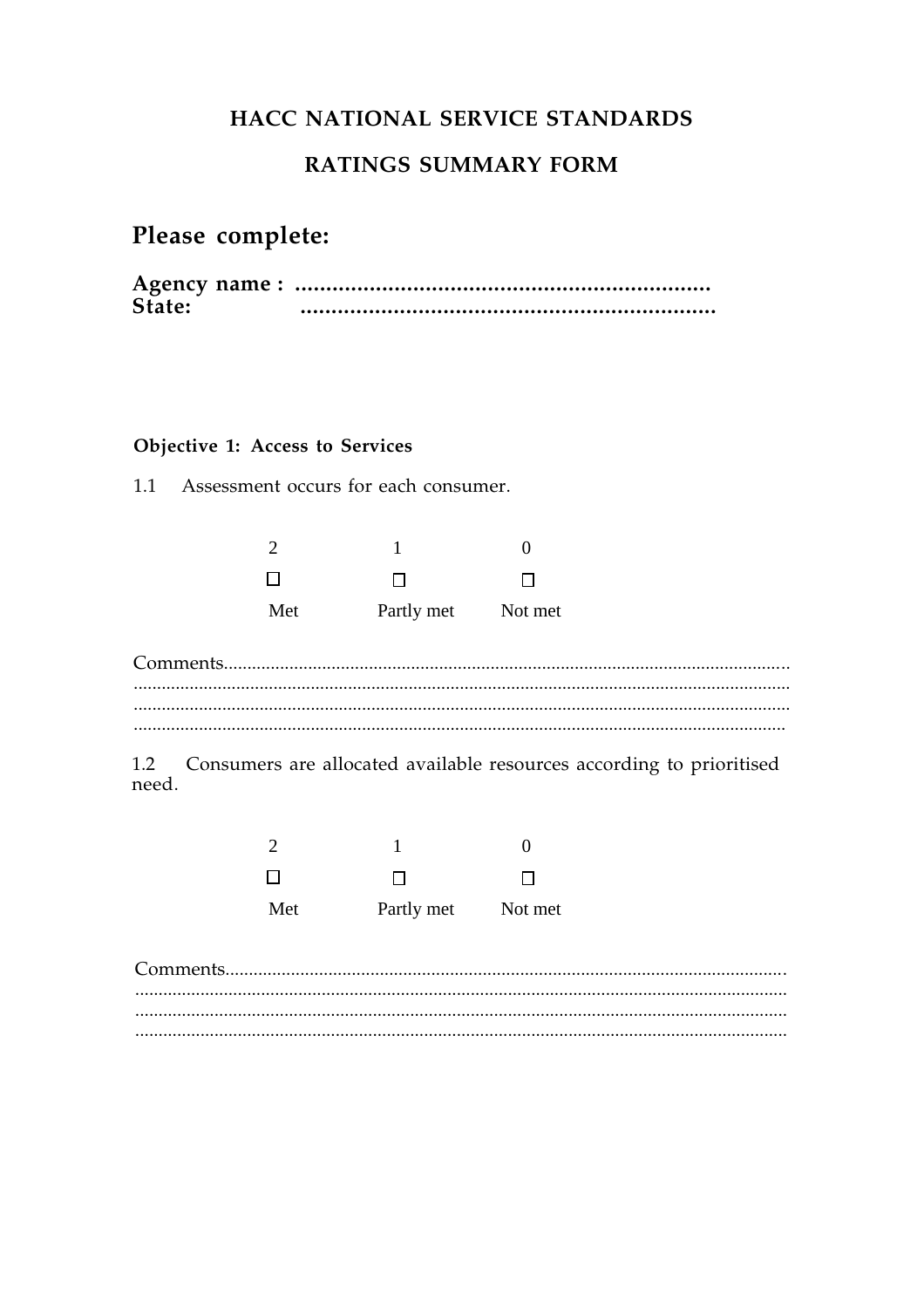Access to services by consumers with special needs is decided on a non-discriminatory basis. 1.3

|     | $\overline{2}$ |                                | 1          | $\overline{0}$                                                   |
|-----|----------------|--------------------------------|------------|------------------------------------------------------------------|
|     | П              |                                | $\Box$     | l 1                                                              |
|     |                | Met                            | Partly met | Not met                                                          |
|     |                |                                |            |                                                                  |
| 1.4 |                | receiving additional services. |            | Consumers in receipt of other services are not discriminated in  |
|     | $\overline{2}$ |                                | 1          | $\theta$                                                         |
|     | □              |                                | $\Box$     | П                                                                |
|     |                | Met                            | Partly met | Not met                                                          |
|     |                |                                |            |                                                                  |
| 1.5 | prioritised.   |                                |            | Consumers who reapply for services are assessed with needs being |
|     | $\overline{2}$ |                                | 1          | $\overline{0}$                                                   |
|     | □              |                                | □          | Ħ                                                                |
|     |                | Met                            | Partly met | Not met                                                          |
|     |                |                                |            |                                                                  |
|     |                |                                |            |                                                                  |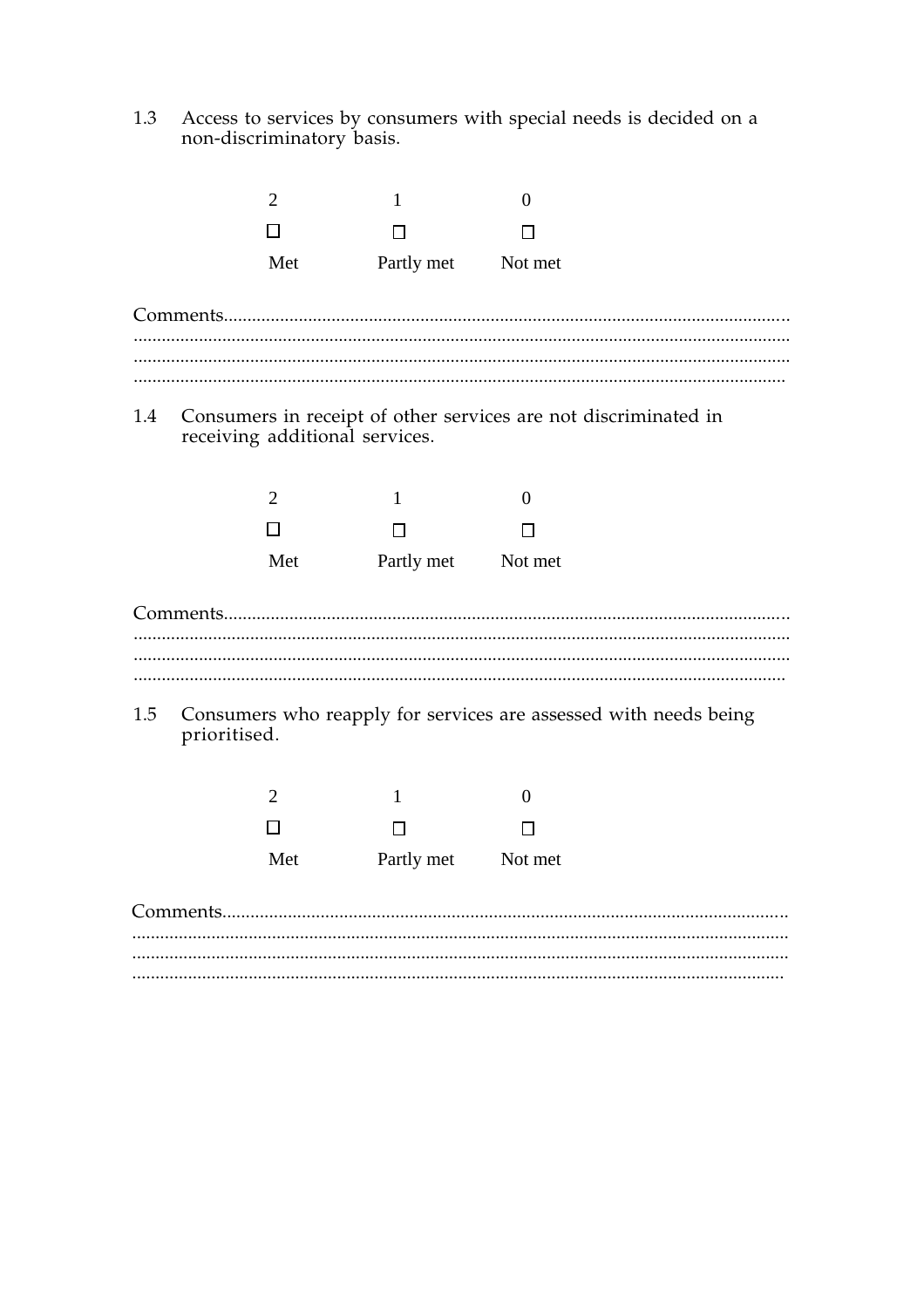# Objective 2: Information and Consultation

Consumers are aware of their rights and responsibilities.  $2.1$ 

|     | $\overline{2}$                                                                                 | 1                      | $\overline{0}$           |  |
|-----|------------------------------------------------------------------------------------------------|------------------------|--------------------------|--|
|     | П                                                                                              | □                      | П                        |  |
|     | Met                                                                                            | Partly met             | Not met                  |  |
|     |                                                                                                |                        |                          |  |
| 2.2 | Consumers are aware of services available.                                                     |                        |                          |  |
|     | $\overline{2}$<br>$\Box$                                                                       | $\mathbf{1}$<br>$\Box$ | $\overline{0}$<br>$\Box$ |  |
|     | Met                                                                                            | Partly met             | Not met                  |  |
|     |                                                                                                |                        |                          |  |
|     |                                                                                                |                        |                          |  |
| 2.3 | Consumers are informed of the basis of service provision, including<br>changes that may occur. |                        |                          |  |
|     | $\overline{2}$                                                                                 | $\mathbf{1}$           | $\mathbf{0}$             |  |
|     | $\Box$                                                                                         | $\Box$                 | □                        |  |
|     | Met                                                                                            | Partly met Not met     |                          |  |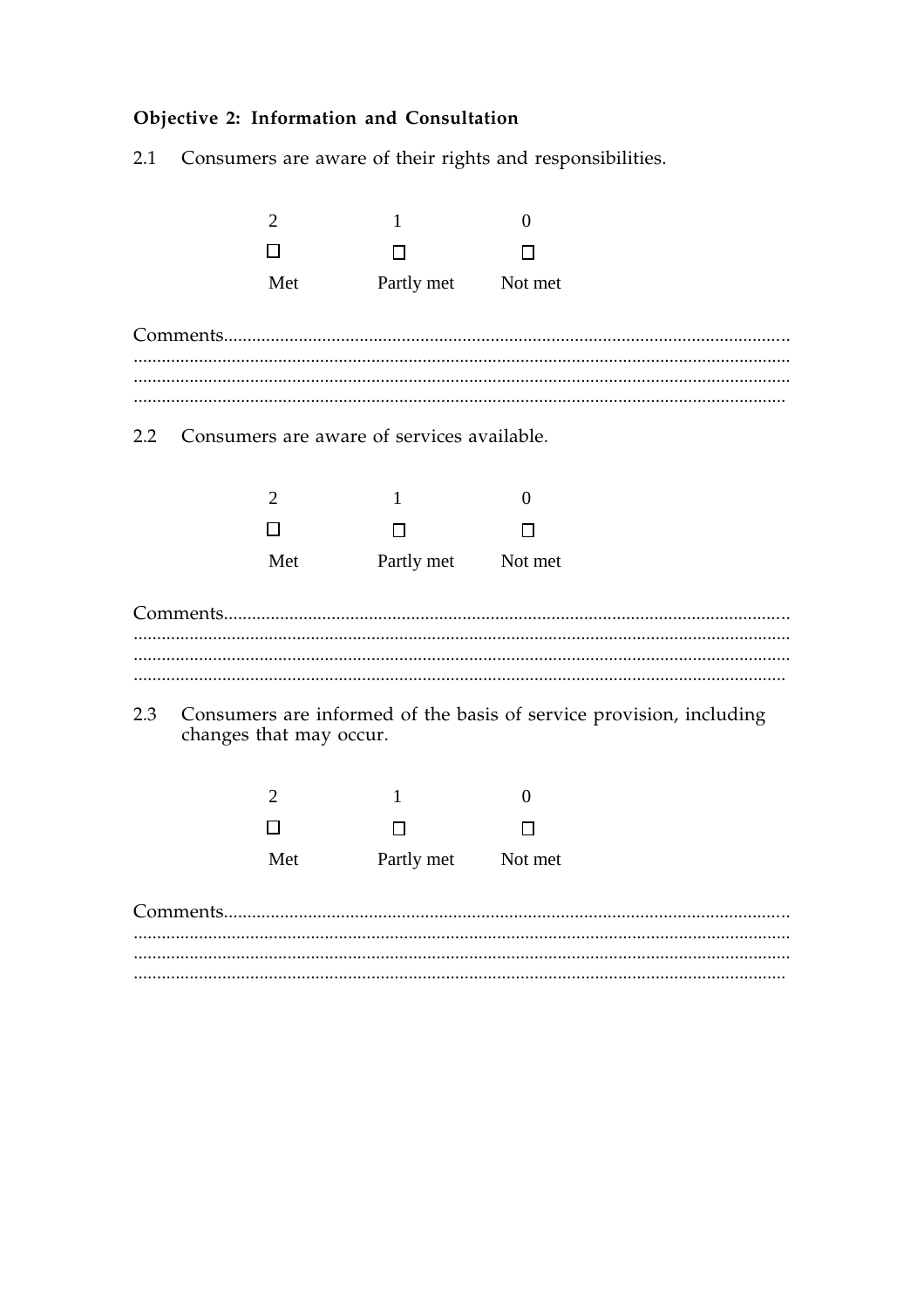#### Objective 3: Efficient and Effective Management

 $3.1$ Consumers receive appropriate services provided through the processes of ongoing planning, monitoring and evaluation.



 $3.2$ Consumers receive services from agencies that adhere to accountable management practices.

| $\mathcal{D}$ |            |         |
|---------------|------------|---------|
| $\Box$        | П          | П       |
| Met           | Partly met | Not met |

Consumers receive services from appropriately skilled staff. 3.3

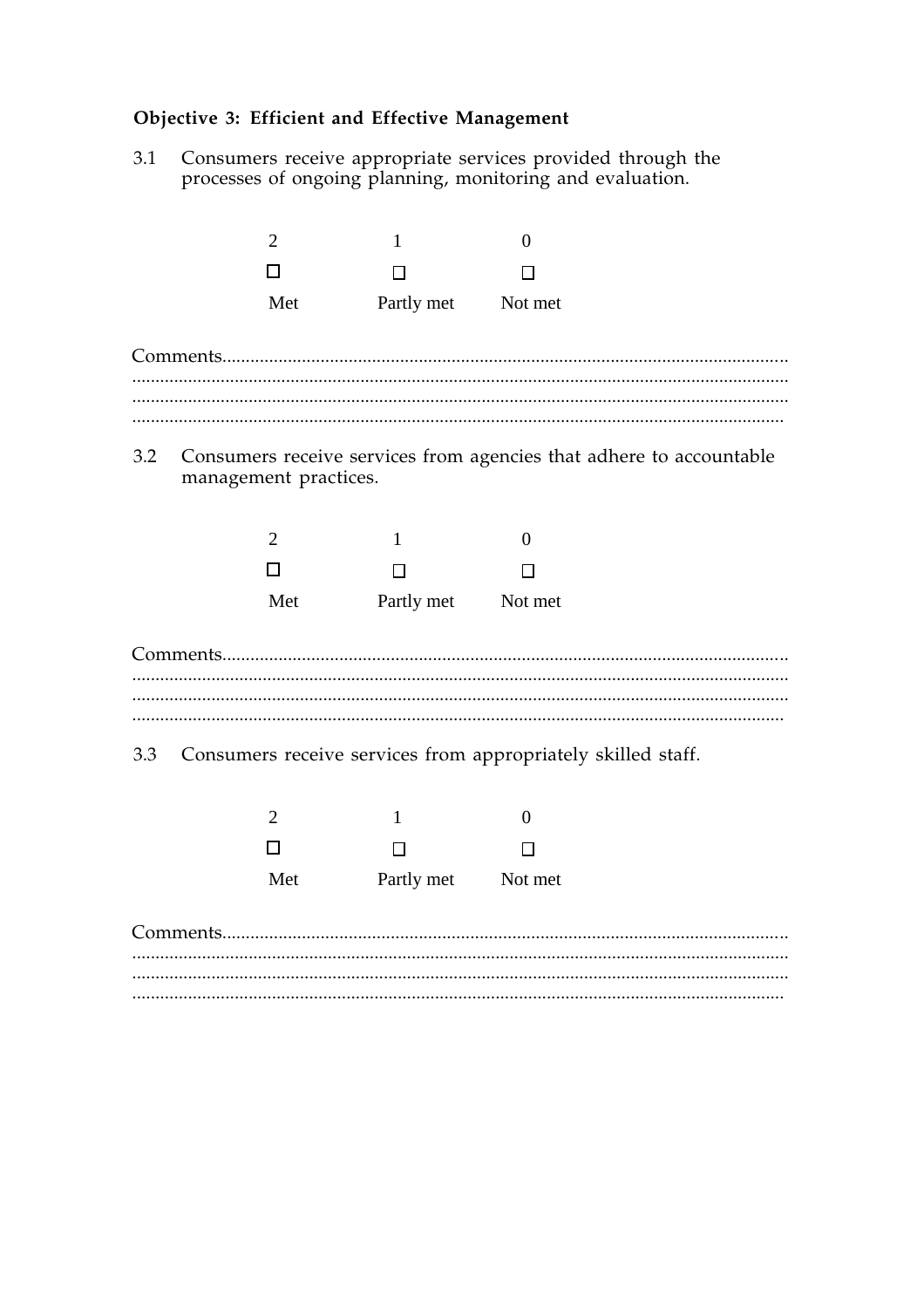## Objective 4: Co-ordinated, Planned and Reliable Service Delivery

Each consumer receives ongoing assessment (formal and informal) that 4.1 takes all support needs into account.

|     | $\overline{2}$ | 1                                                                | $\overline{0}$ |                                                                         |
|-----|----------------|------------------------------------------------------------------|----------------|-------------------------------------------------------------------------|
|     | П              | П                                                                | П              |                                                                         |
|     | Met            | Partly met                                                       | Not met        |                                                                         |
|     |                |                                                                  |                |                                                                         |
|     |                |                                                                  |                |                                                                         |
|     | receive.       | individual need and outlines the service he or she can expect to |                | 4.2 Each consumer has a service delivery/care plan which is tailored to |
|     | 2              | $\mathbf{1}$                                                     | $\overline{0}$ |                                                                         |
|     | П              | □                                                                | П              |                                                                         |
|     | Met            | Partly met Not met                                               |                |                                                                         |
|     |                |                                                                  |                |                                                                         |
|     |                |                                                                  |                |                                                                         |
| 4.3 |                | Consumers cultural needs are addressed.                          |                |                                                                         |
|     | $\overline{2}$ | 1                                                                | $\overline{0}$ |                                                                         |
|     | ΙI             | $\Box$                                                           | П              |                                                                         |
|     | Met            | Partly met                                                       | Not met        |                                                                         |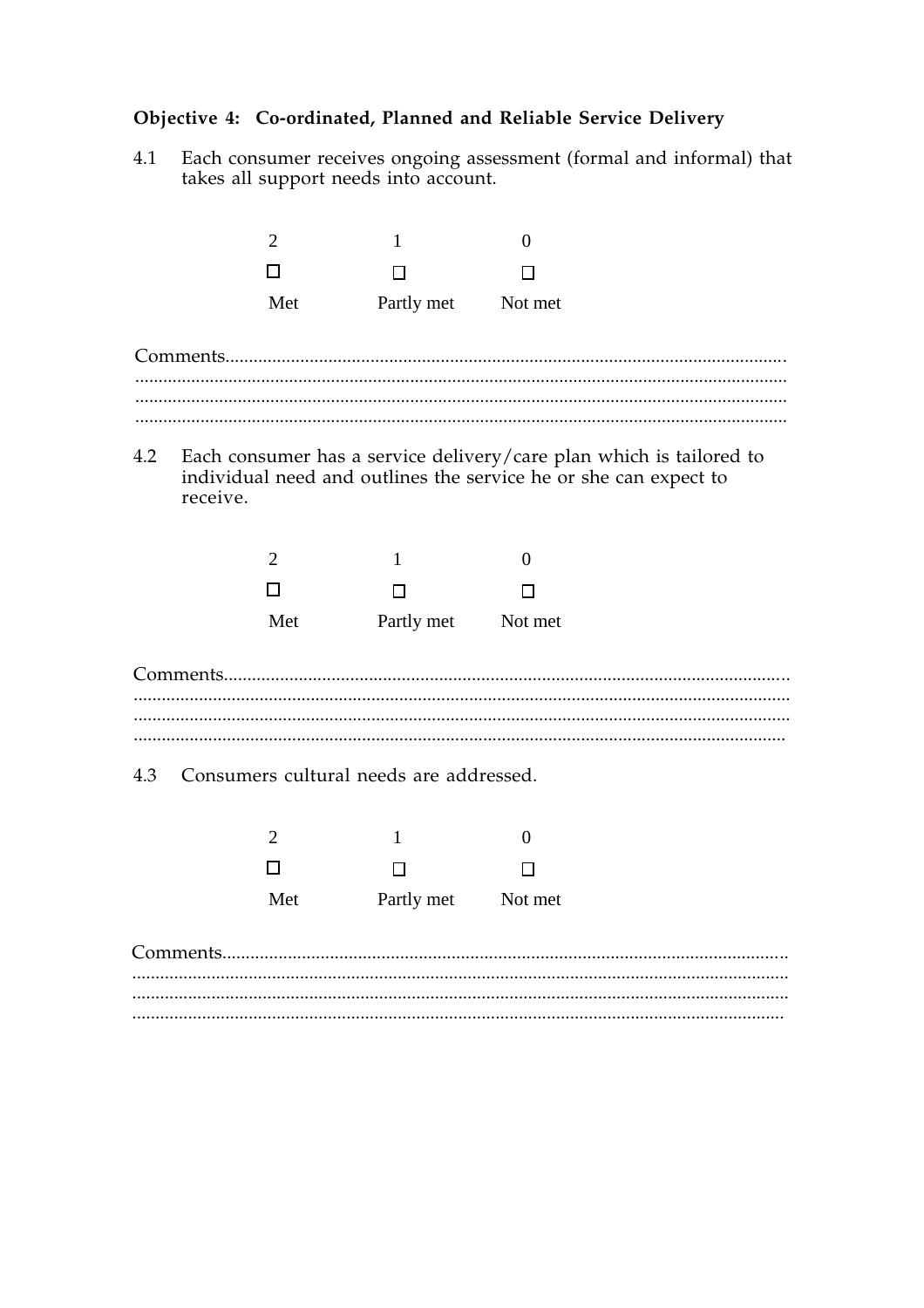The needs of consumers with dementia, memory loss and related disorders are addressed. 4.4

|          | $\mathcal{D}_{\mathcal{L}}$ |            | 0                                                                 |
|----------|-----------------------------|------------|-------------------------------------------------------------------|
|          |                             |            |                                                                   |
|          | Met                         | Partly met | Not met                                                           |
| 4.5      | and referral processes.     |            | Consumers receive services which include appropriate coordination |
|          | $\overline{2}$              | 1          | $\Omega$                                                          |
|          |                             |            |                                                                   |
|          | Met                         | Partly met | Not met                                                           |
| Comments |                             |            |                                                                   |
|          |                             |            |                                                                   |

## Objective 5: Privacy, Confidentiality and Access to Personal Information

Consumers are informed of the privacy and confidentiality<br>procedures and understand their rights in relation to these  $5.1$ procedures.

| Met | Partly met | Not met |
|-----|------------|---------|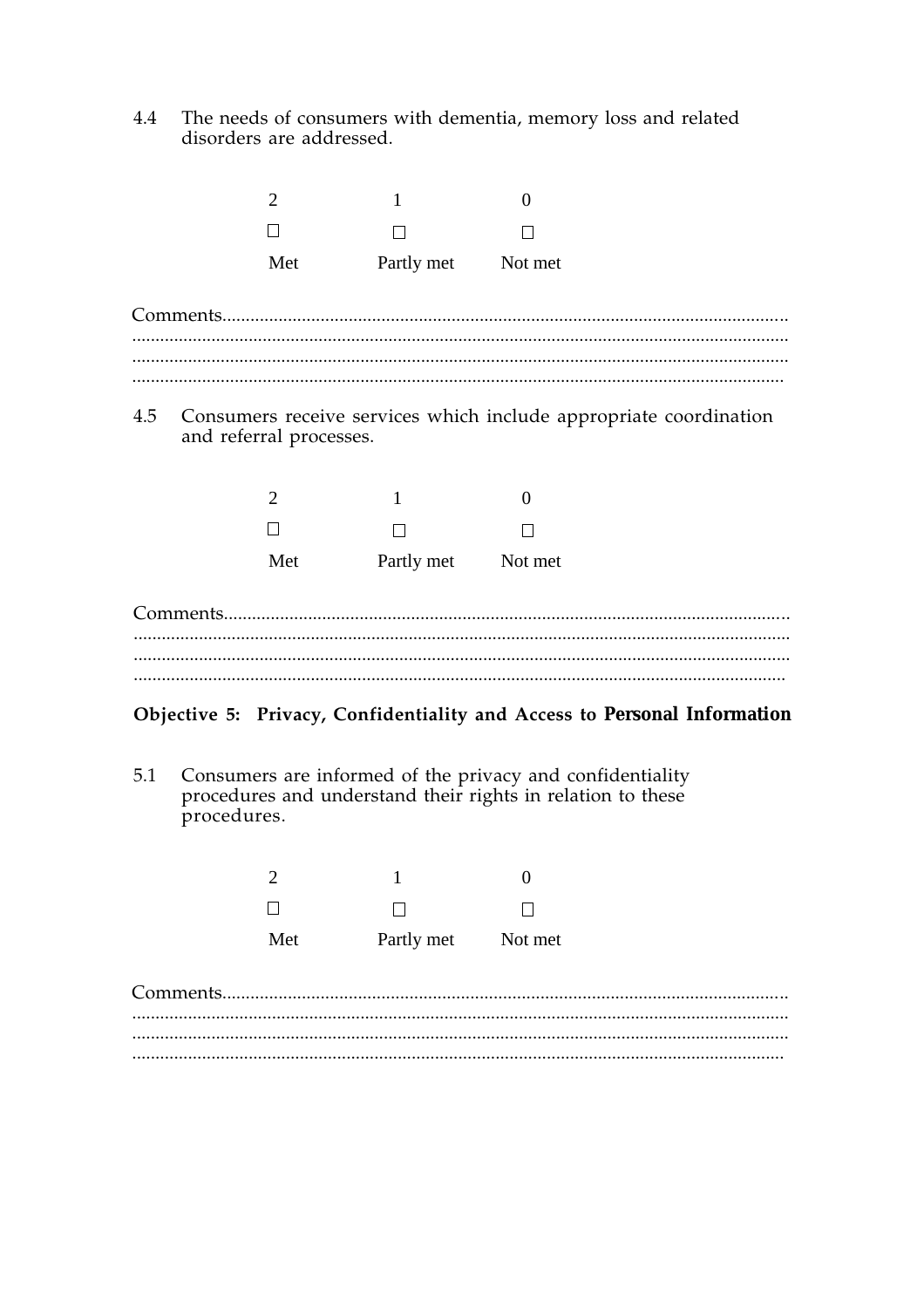Consumers have signed confidentiality release forms. 5.2



| $\overline{\phantom{a}}$ |            | 0       |
|--------------------------|------------|---------|
| $\Box$                   |            |         |
| Met                      | Partly met | Not met |

## Objective 6: Complaints and Disputes

Consumers are aware of the complaints process. 6.1

| $\mathcal{D}$ |            |         |
|---------------|------------|---------|
| $\Box$        | П          | П       |
| Met           | Partly met | Not met |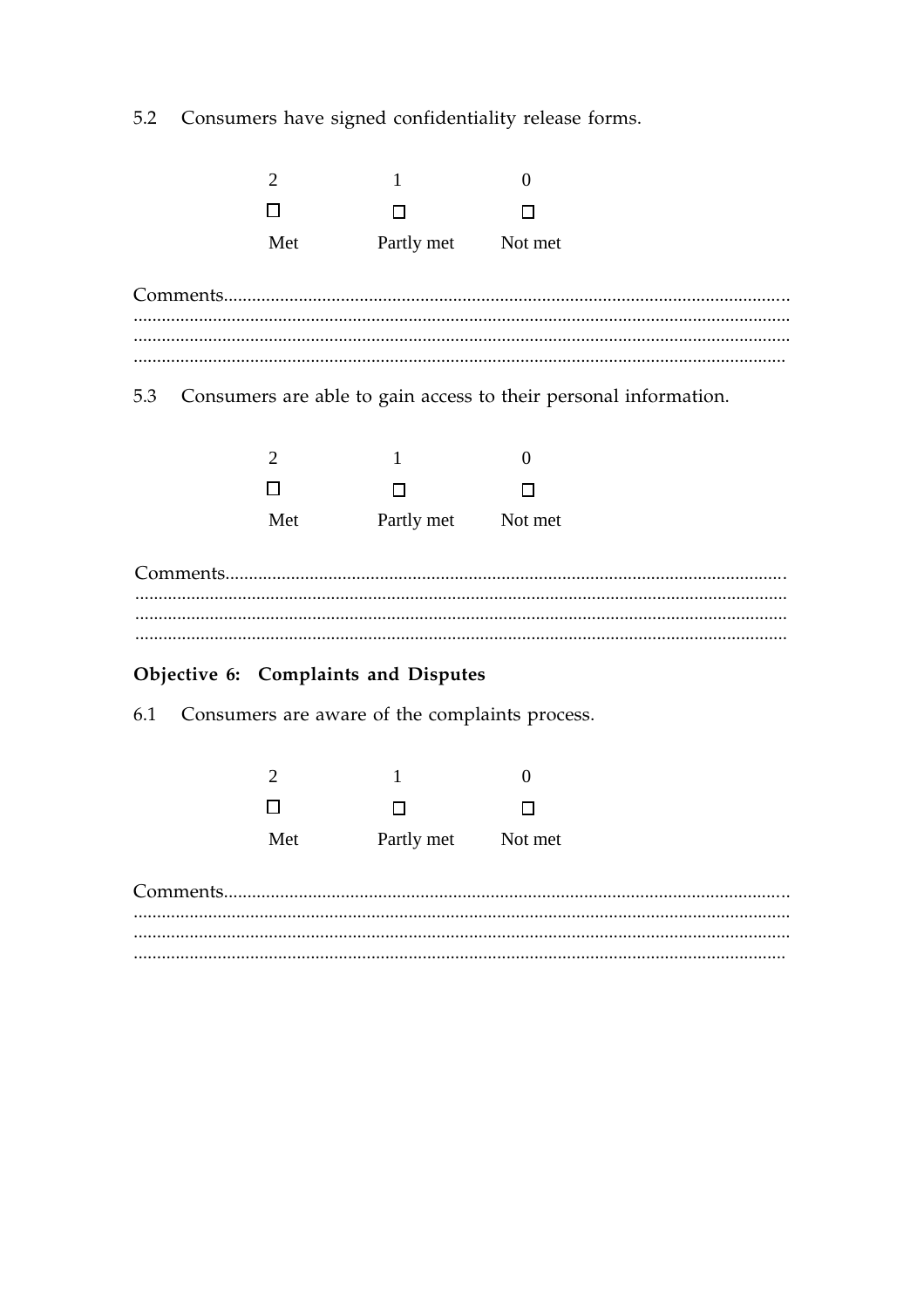Each consumer's complaint about a service, or access to a service is dealt with fairly, promptly, confidentially and without retribution.  $6.2$ 

|     | $\overline{2}$       |     | 1                  | 0                                                                                                                                                                                                                  |
|-----|----------------------|-----|--------------------|--------------------------------------------------------------------------------------------------------------------------------------------------------------------------------------------------------------------|
|     |                      |     |                    |                                                                                                                                                                                                                    |
|     |                      | Met | Partly met Not met |                                                                                                                                                                                                                    |
|     |                      |     |                    |                                                                                                                                                                                                                    |
| 6.3 |                      |     |                    | Services are modified as a result of 'upheld' complaints.                                                                                                                                                          |
|     | $\overline{2}$<br>ΙI |     | 1<br>□             | $\Omega$                                                                                                                                                                                                           |
|     |                      | Met | Partly met Not met |                                                                                                                                                                                                                    |
|     |                      |     |                    |                                                                                                                                                                                                                    |
| 6.4 |                      |     |                    | Each consumer receives assistance, if requested, to help with the<br>resolution of a conflict about a service that arises between the frail<br>elder person or younger person with a disability and his/her carer. |
|     | 2                    |     | 1                  | $\Omega$                                                                                                                                                                                                           |
|     |                      |     |                    |                                                                                                                                                                                                                    |
|     |                      | Met | Partly met         | Not met                                                                                                                                                                                                            |
|     |                      |     |                    |                                                                                                                                                                                                                    |